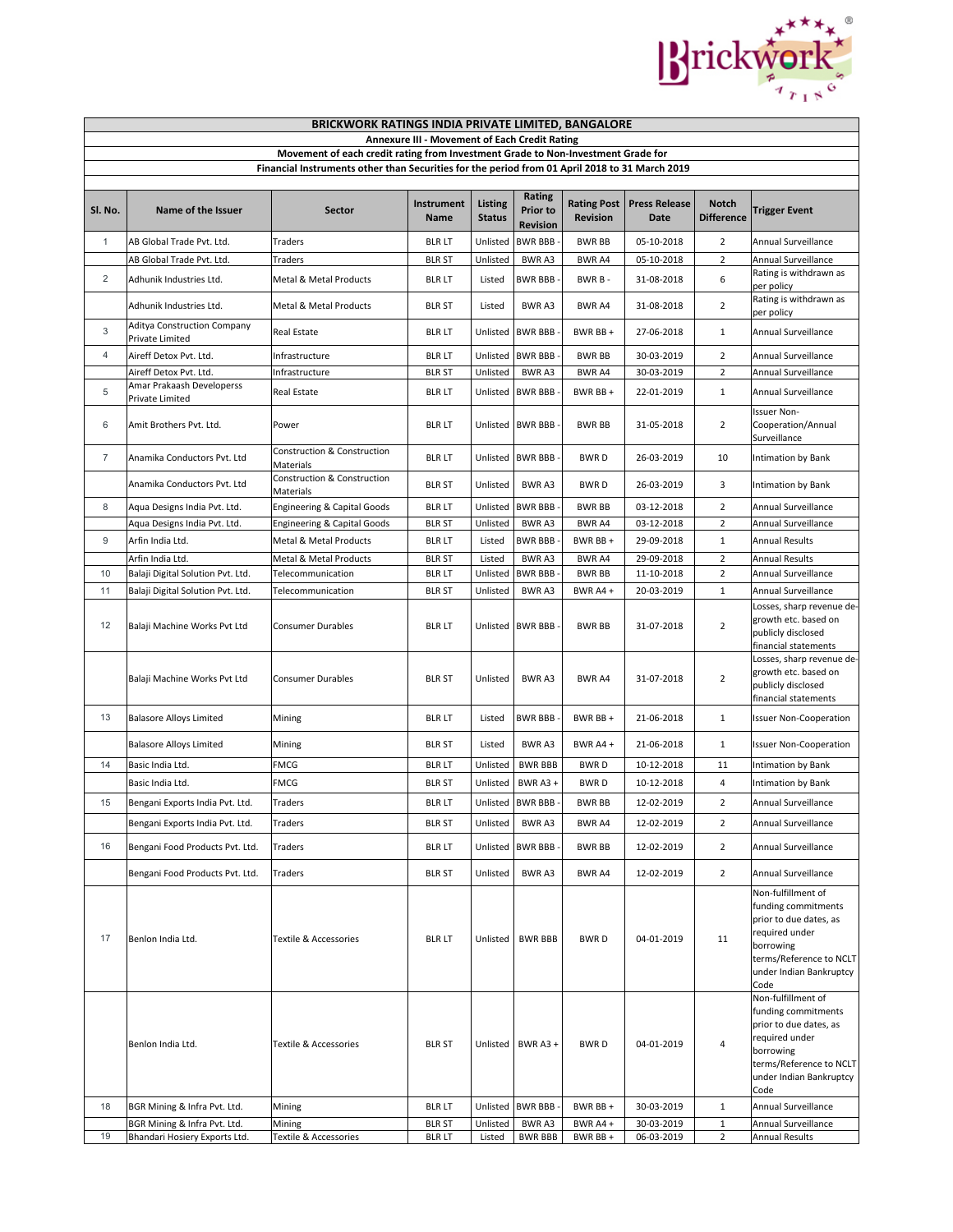|    | Bhandari Hosiery Exports Ltd.                                | Textile & Accessories                    | <b>BLR ST</b> | Listed   | BWR A3                      | BWR A4+       | 06-03-2019 | $\mathbf{1}$   | <b>Annual Results</b>                                                                                    |
|----|--------------------------------------------------------------|------------------------------------------|---------------|----------|-----------------------------|---------------|------------|----------------|----------------------------------------------------------------------------------------------------------|
| 20 | <b>Bharat Wire Ropes Ltd</b>                                 | Metal & Metal Products                   | <b>BLR LT</b> | Listed   | <b>BWR BBB</b>              | BWR BB +      | 23-11-2018 | $\overline{2}$ | Half Yearly Results                                                                                      |
|    | <b>Bharat Wire Ropes Ltd</b>                                 | Metal & Metal Products                   | <b>BLR ST</b> | Listed   | BWR A3+                     | BWR A4+       | 23-11-2018 | $\overline{2}$ | Half Yearly Results                                                                                      |
| 21 | Breez Builders & Developers Pvt.<br>Ltd                      | Real Estate                              | <b>BLR LT</b> | Unlisted | <b>BWR BBB</b>              | BWR BB+       | 01-03-2019 | $\mathbf{1}$   | <b>Annual Results</b>                                                                                    |
|    | Breez Builders & Developers Pvt.<br>Ltd                      | Real Estate                              | <b>BLR ST</b> | Unlisted | BWR A3                      | BWR A4 +      | 01-03-2019 | 1              | Annual Results                                                                                           |
| 22 | <b>Brilliant Estates Ltd.</b>                                | Real Estate                              | <b>BLR LT</b> | Unlisted | <b>BWR BBB</b><br>(SO)      | <b>BWR BB</b> | 16-10-2018 | $\overline{2}$ | <b>Annual Results</b>                                                                                    |
| 23 | C R Kothari and Sons Stock<br><b>Broking Private Limited</b> | <b>Financial Services</b>                | <b>BLR ST</b> | Unlisted | BWR A3                      | BWR A4+       | 30-03-2019 | $\mathbf{1}$   | Annual Surveillance                                                                                      |
| 24 | Carbon Resources Pvt. Ltd.                                   | Chemicals & Chemical Products            | <b>BLR LT</b> | Unlisted | <b>BWR BBB</b>              | BWR BB +      | 27-03-2019 | $\overline{2}$ | Annual Surveillance                                                                                      |
|    | Carbon Resources Pvt. Ltd.                                   | <b>Chemicals &amp; Chemical Products</b> | <b>BLR ST</b> | Unlisted | BWR A3+                     | BWR A4+       | 27-03-2019 | $\overline{2}$ | Annual Surveillance                                                                                      |
| 25 | Century Aluminum Manufacturing<br>Co. Ltd.                   | Miscellaneous                            | <b>BLR LT</b> |          | Unlisted BWR BBB            | <b>BWR BB</b> | 28-12-2018 | $\overline{2}$ | Annual Results/Annual<br>Surveillance                                                                    |
|    | Century Aluminum Manufacturing<br>Co. Ltd.                   | Miscellaneous                            | <b>BLR ST</b> | Unlisted | BWR A3                      | BWR A4 +      | 28-12-2018 | $1\,$          | Annual Results/Annual<br>Surveillance                                                                    |
| 26 | CommCorp International LLP                                   | <b>FMCG</b>                              | <b>BLR LT</b> |          | Unlisted BWR BBB            | BWR BB +      | 27-07-2018 | $1\,$          | Annual Surveillance                                                                                      |
|    | CommCorp International LLP                                   | <b>FMCG</b>                              | <b>BLR ST</b> | Unlisted | BWR A3                      | BWR A4 +      | 27-07-2018 | $\mathbf 1$    | Annual Surveillance                                                                                      |
| 27 | Concept Biosciences Pvt. Ltd                                 | Pharma & Healthcare                      | <b>BLR LT</b> | Unlisted | <b>BWR BBB</b><br>(SO)      | BWR BB - (SO) | 09-08-2018 | 3              | <b>Issuer Non Cooperation</b>                                                                            |
| 28 | Decent Dia-Jewels Pvt. Ltd.                                  | Gems & Jewellery                         | <b>BLR ST</b> | Unlisted | BWR A3                      | <b>BWRA4</b>  | 27-11-2018 | $\overline{2}$ | Notices for withdrawal<br>given and no response<br>received from them                                    |
| 29 | Dental & Medical Educational<br>Trust                        | Education                                | <b>BLR LT</b> |          | Unlisted BWR BBB            | BWR BB +      | 24-01-2019 | $\mathbf{1}$   | <b>Annual Results</b>                                                                                    |
| 30 | Dilip Chhabria Designs Pvt. Ltd.                             | Automobiles & Auto Ancillary             | <b>BLR LT</b> | Unlisted | <b>BWR BBB</b>              | <b>BWRD</b>   | 27-12-2018 | 10             | Intimation by Bank                                                                                       |
| 31 | Ecofil Technologies India Pvt. Ltd.                          | Infrastructure                           | <b>BLR LT</b> |          | Unlisted BWR BBB            | BWR BB +      | 30-03-2019 | $\mathbf{1}$   | Annual Surveillance                                                                                      |
|    | Ecofil Technologies India Pvt. Ltd.                          | Infrastructure                           | <b>BLR ST</b> | Unlisted | BWR A3                      | BWR A4        | 30-03-2019 | $\overline{2}$ | Annual Surveillance                                                                                      |
| 32 | Elsamex Maintenance Services Ltd Infrastructure              |                                          | <b>BLR LT</b> |          | Unlisted BWR BBB            | <b>BWR BB</b> | 17-09-2018 | $\overline{2}$ | Loss of orders or key<br>customers                                                                       |
|    | Elsamex Maintenance Services Ltd Infrastructure              |                                          | <b>BLR ST</b> | Unlisted | <b>BWRA3</b>                | BWR A4+       | 17-09-2018 | $\mathbf{1}$   | Loss of orders or key<br>customers                                                                       |
| 33 | <b>EMC Limited</b>                                           | Engineering & Capital Goods              | <b>BLR LT</b> | Unlisted | BWR A +                     | <b>BWRD</b>   | 21-09-2018 | 15             | Intimation by Borrower                                                                                   |
|    | <b>EMC Limited</b>                                           | <b>Engineering &amp; Capital Goods</b>   | <b>BLR ST</b> | Unlisted | BWR A1                      | <b>BWRD</b>   | 21-09-2018 | $\overline{7}$ | Intimation by Borrower                                                                                   |
| 34 | <b>EMI Transmission Ltd</b>                                  | <b>Engineering &amp; Capital Goods</b>   | <b>BLR LT</b> | Unlisted | <b>BWR BBB</b>              | BWR BB+       | 19-03-2019 | 3              | Annual Surveillance                                                                                      |
|    | <b>EMI Transmission Ltd</b>                                  | <b>Engineering &amp; Capital Goods</b>   | <b>BLR ST</b> | Unlisted | BWR A2                      | BWR A4+       | 19-03-2019 | 3              | Annual Surveillance                                                                                      |
| 35 | Eskay-Bee International Pvt. Ltd.                            | Traders                                  | <b>BLR LT</b> | Unlisted | <b>BWR BBB</b>              | <b>BWRD</b>   | 31-12-2018 | 10             | Intimation by Bank                                                                                       |
|    | Eskay-Bee International Pvt. Ltd.                            | Traders                                  | <b>BLR ST</b> | Unlisted | BWR A3                      | BWR D         | 31-12-2018 | 3              | Intimation by Bank<br>Non-fulfillment of                                                                 |
| 36 | Ethnic Agros Ltd                                             | Agriculture & Agro-Based<br>Products     | <b>BLR LT</b> |          | Unlisted BWR BBB            | <b>BWR BB</b> | 12-03-2019 | $\overline{2}$ | funding commitments<br>prior to due dates, as<br>required under<br>borrowing terms                       |
| 37 | Ethnic Spices Pvt Ltd                                        | Agriculture & Agro-Based<br>Products     | <b>BLR LT</b> |          | Unlisted BWR BBB            | <b>BWR BB</b> | 12-03-2019 | $\overline{2}$ | Non-fulfillment of<br>funding commitments<br>prior to due dates, as<br>required under<br>borrowing terms |
| 38 | Ethnic Tobacco (India) Ltd                                   | Agriculture & Agro-Based<br>Products     | <b>BLR LT</b> | Unlisted | <b>BWR BBB</b>              | BWR BB +      | 12-03-2019 | $\overline{2}$ | Non-fulfillment of<br>funding commitments<br>prior to due dates, as<br>required under<br>borrowing terms |
|    | Ethnic Tobacco (India) Ltd                                   | Agriculture & Agro-Based<br>Products     | <b>BLR ST</b> |          | Unlisted BWR A3 +           | BWR A4 +      | 12-03-2019 | $\overline{2}$ | Non-fulfillment of<br>funding commitments<br>prior to due dates, as<br>required under<br>borrowing terms |
| 39 | Fortune Metals Ltd.                                          | Metal & Metal Products                   | <b>BLR LT</b> | Unlisted | <b>BWR BBB</b><br>$\ddot{}$ | <b>BWRD</b>   | 25-02-2019 | 12             | Intimation by Bank                                                                                       |
|    | Fortune Metals Ltd.                                          | Metal & Metal Products                   | <b>BLR ST</b> | Unlisted | BWR A2                      | <b>BWRD</b>   | 25-02-2019 | 5              | Intimation by Bank                                                                                       |
| 40 | Frost Infrastructure and Energy<br>Ltd.                      | Traders                                  | <b>BLR LT</b> |          | Unlisted BWR BBB            | <b>BWRD</b>   | 07-09-2018 | 10             | Intimation by Bank                                                                                       |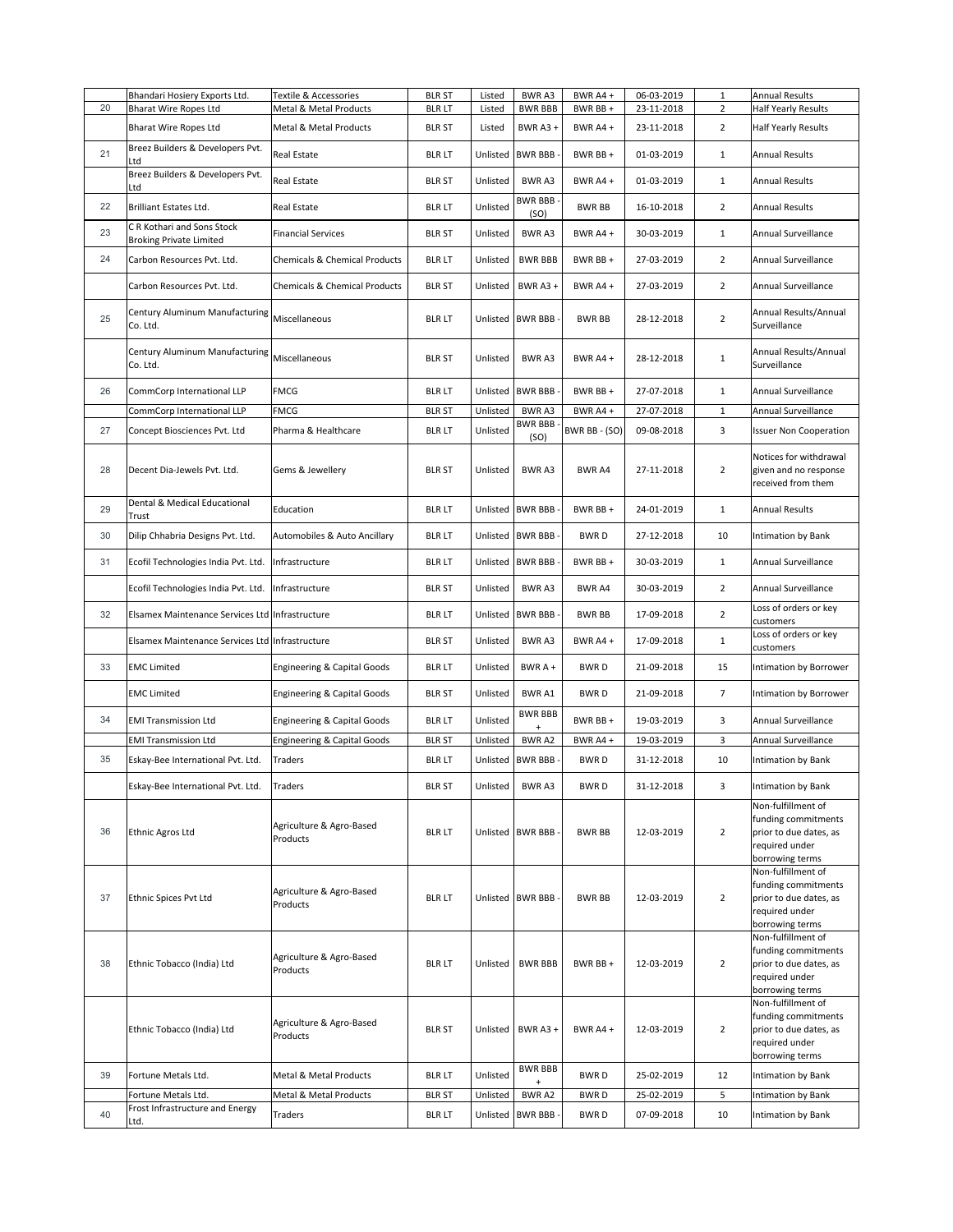|    | Frost Infrastructure and Energy<br>Ltd.                      | Traders                              | <b>BLR ST</b>       | Unlisted | BWR A3                           | <b>BWRD</b>     | 07-09-2018 | 3              | Intimation by Bank                                                                                                            |
|----|--------------------------------------------------------------|--------------------------------------|---------------------|----------|----------------------------------|-----------------|------------|----------------|-------------------------------------------------------------------------------------------------------------------------------|
| 41 | Frost International Ltd.                                     | Traders                              | <b>BLR LT</b>       | Unlisted | <b>BWR BBB</b>                   | <b>BWRD</b>     | 07-09-2018 | 10             | Intimation by Bank                                                                                                            |
|    | Frost International Ltd.                                     | Traders                              | <b>BLR ST</b>       | Unlisted | BWR A3                           | <b>BWRD</b>     | 07-09-2018 | 3              | Intimation by Bank                                                                                                            |
| 42 | Gajanan Gangamai Industries LLP                              | <b>FMCG</b>                          | <b>BLR LT</b>       | Unlisted | <b>BWR BBB</b>                   | <b>BWRD</b>     | 14-12-2018 | 11             | Intimation by Bank                                                                                                            |
| 43 | GF Toll Road Pvt. Ltd                                        | Infrastructure                       | <b>BLR LT</b>       | Unlisted | <b>BWR BBB</b>                   | BWR BB - (SO)   | 30-03-2019 | 3              | Annual Surveillance                                                                                                           |
| 44 | GK Dairy & Milk Products Pvt Ltd                             | Agriculture & Agro-Based<br>Products | <b>BLR LT</b>       |          | (SO)<br>Unlisted BWR BBB         | BWR BB +        | 07-12-2018 | $\mathbf{1}$   | Annual Surveillance/Non-<br>fulfillment of funding<br>commitments prior to<br>due dates, as required<br>under borrowing terms |
| 45 | Globiz Exim Pvt. Ltd.                                        | <b>FMCG</b>                          | <b>BLR ST</b>       |          | Unlisted BWR A3 +                | BWR A4+         | 14-06-2018 | 2              | Disruption/<br>postponement of<br>operations of any unit or<br>division of the listed<br>entity                               |
| 46 | <b>GMR Highways Ltd</b>                                      | Infrastructure                       | <b>BLR LT</b>       | Unlisted | <b>BWR BBB</b><br>(SO)           | BWR BB (SO)     | 11-07-2018 | $\overline{2}$ | Deterioration in the<br>'credit enhancement'<br>mechanism                                                                     |
| 47 | Golawala Diamonds                                            | Gems & Jewellery                     | <b>BLR LT</b>       |          | Unlisted BWR BBB                 | BWR BB +        | 24-12-2018 | $\mathbf{1}$   | Annual Surveillance                                                                                                           |
|    | Golawala Diamonds<br><b>Guardwell Detective Services Pvt</b> | Gems & Jewellery                     | <b>BLR ST</b>       | Unlisted | BWR A3                           | BWR A4 +        | 24-12-2018 | $\mathbf{1}$   | Annual Surveillance                                                                                                           |
| 48 | Ltd                                                          | Miscellaneous                        | <b>BLR LT</b>       | Unlisted | <b>BWR BBB</b>                   | <b>BWR BB</b>   | 22-03-2019 | $\overline{2}$ | Annual Surveillance                                                                                                           |
| 49 | Halonix Technologies Ltd.                                    | <b>Consumer Durables</b>             | <b>BLR LT</b>       | Unlisted | <b>BWR BBB</b>                   | BWR BB +        | 13-06-2018 | $\overline{2}$ | <b>Issuer Non-Cooperation</b>                                                                                                 |
|    | Halonix Technologies Ltd.                                    | <b>Consumer Durables</b>             | <b>BLR ST</b>       | Unlisted | BWR A3                           | BWR A4          | 13-06-2018 | $\overline{2}$ | <b>Issuer Non-Cooperation</b>                                                                                                 |
| 50 | Haware Engineers & Builders Pvt.<br>Ltd.                     | Real Estate                          | <b>BLR LT</b>       | Unlisted | <b>BWR BBB</b>                   | BWR BB +        | 30-03-2019 | $\mathbf{1}$   | Annual Surveillance                                                                                                           |
| 51 | Hi-Power Electrical Industries                               | Consumer Durables                    | <b>BLR LT</b>       |          | Unlisted BWR BBB                 | BWR BB +        | 11-04-2018 | $\mathbf{1}$   | <b>Issuer Non-Cooperation</b>                                                                                                 |
|    | Hi-Power Electrical Industries                               | <b>Consumer Durables</b>             | <b>BLR ST</b>       | Unlisted | BWR A3                           | BWR A4 +        | 11-04-2018 | $\mathbf{1}$   | <b>Issuer Non-Cooperation</b>                                                                                                 |
| 52 | IL&FS Energy Development<br>Company Limited                  | Power                                | <b>BLR LT</b>       | Unlisted | $BWRA +$                         | <b>BWRB</b>     | 12-09-2018 | 10             | Deterioration in the<br>credit enhancement'<br>mechanism                                                                      |
| 53 | IL&FS Maritime Infrastructure<br>Company Limited             | Transportation                       | <b>BLR LT</b>       |          | Unlisted BWR BBB                 | <b>BWR BB</b>   | 12-09-2018 | $\overline{2}$ | Significant increase in<br>debt level or cost of debt<br>of the issuer company                                                |
| 54 | IL&FS Transportation Networks<br>.td.                        | Infrastructure                       | Commercial<br>Paper | Listed   | <b>BWR A2 +</b>                  | <b>BWRA4</b>    | 24-07-2018 | 5              | <b>Annual Results</b>                                                                                                         |
| 55 | <b>Inderdeep Construction Company</b>                        | Engineering & Capital Goods          | <b>BLR LT</b>       | Unlisted | <b>BWR BBB</b>                   | <b>BWR BB</b>   | 09-01-2019 | $\overline{2}$ | Annual Surveillance                                                                                                           |
| 56 | Indo Rama Renewables Jath Ltd.                               | Power                                | <b>BLR LT</b>       | Unlisted | <b>BWR BBB</b><br>(SO)           | BWR BB+<br>(SO) | 08-11-2018 | $\overline{2}$ | Annual Surveillance                                                                                                           |
|    | Indo Rama Renewables Jath Ltd.                               | Power                                | BLR ST              | Unlisted | BWR A3                           | BWR A4 +        | 08-11-2018 | 1              | Annual Surveillance                                                                                                           |
| 57 | IndTob International Pvt Ltd                                 | Agriculture & Agro-Based<br>Products | <b>BLR LT</b>       |          | Unlisted BWR BBB                 | <b>BWR BB</b>   | 12-03-2019 | $\overline{2}$ | Non-fulfillment of<br>funding commitments<br>prior to due dates, as<br>required under<br>borrowing terms                      |
| 58 | Isha Homes India Pvt. Ltd.                                   | Real Estate                          | <b>BLR LT</b>       |          | Unlisted BWR BBB                 | BWR BB +        | 11-01-2019 | $\mathbf{1}$   | Annual Surveillance                                                                                                           |
| 59 | Jaycon Infrastructure Limited                                | Real Estate                          | <b>BLR LT</b>       |          | Unlisted BWR BBB                 | <b>BWR BB</b>   | 10-09-2018 | $\overline{2}$ | Annual Surveillance                                                                                                           |
|    | Jaycon Infrastructure Limited                                | Real Estate                          | <b>BLR ST</b>       | Unlisted | BWR A3                           | BWR A4          | 10-09-2018 | $\overline{2}$ | Annual Surveillance                                                                                                           |
| 60 | JV Strips Ltd                                                | Metal & Metal Products               | <b>BLR LT</b>       |          | Unlisted BWR BBB                 | <b>BWR BB</b>   | 29-11-2018 | $\overline{2}$ | <b>Annual Results</b>                                                                                                         |
|    | JV Strips Ltd                                                | Metal & Metal Products               | <b>BLR ST</b>       | Unlisted | BWR A3                           | BWR A4          | 29-11-2018 | $\overline{2}$ | Annual Results                                                                                                                |
| 61 | Kanva Fashions Limited                                       | Textile & Accessories                | <b>BLR LT</b>       | Unlisted | <b>BWR BBB</b><br><b>BWR BBB</b> | BWR BB-         | 22-03-2019 | 3              | Annual Surveillance                                                                                                           |
| 62 | Ketan Construction Ltd                                       | Infrastructure                       | <b>BLR LT</b>       | Unlisted |                                  | BWR BB+         | 28-12-2018 | 3              | <b>Issuer Non Cooperation</b>                                                                                                 |
|    | Ketan Construction Ltd                                       | Infrastructure                       | <b>BLR ST</b>       | Unlisted | BWR A2<br><b>BWR BBB</b>         | BWR A4          | 28-12-2018 | 4              | <b>Issuer Non Cooperation</b>                                                                                                 |
| 63 | Khed Sinnar Expressway Ltd.                                  | Infrastructure                       | <b>BLR LT</b>       | Unlisted | (SO)                             | <b>BWRD</b>     | 24-07-2018 | 11             | Intimation by Bank                                                                                                            |
| 64 | Kiran Udyog Pvt. Ltd.                                        | Automobiles & Auto Ancillary         | <b>BLR LT</b>       | Unlisted | <b>BWR BBB</b>                   | BWR BB +        | 04-02-2019 | $\overline{2}$ | <b>Annual Results</b>                                                                                                         |
|    | Kiran Udyog Pvt. Ltd.                                        | Automobiles & Auto Ancillary         | <b>BLR ST</b>       | Unlisted | BWR A3                           | BWR A4 +        | 04-02-2019 | $\mathbf{1}$   | Annual Results                                                                                                                |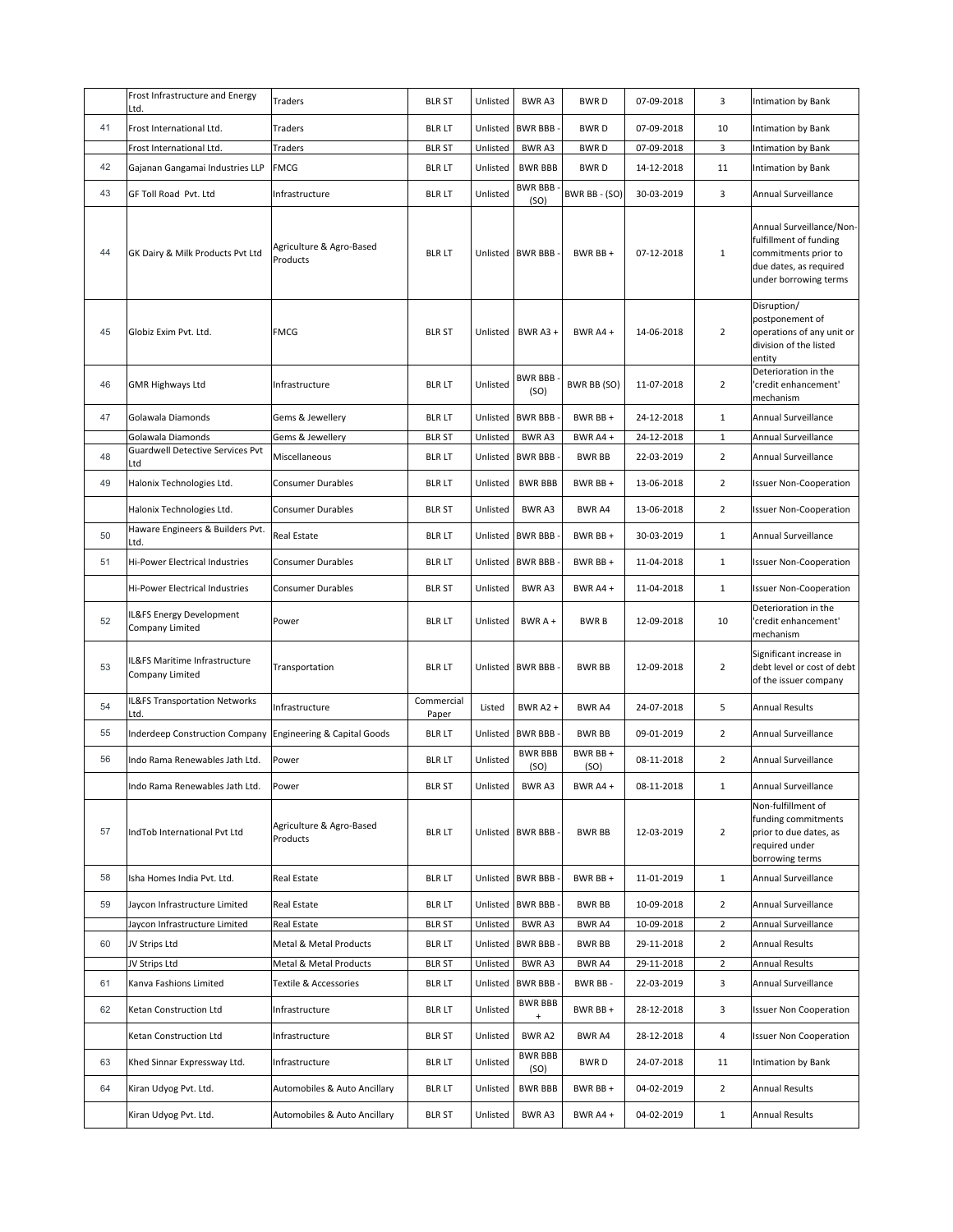| 65 | KM Toll Road Private Limited                                                                                                 | Infrastructure                                      | <b>BLR LT</b>                  | Unlisted             | <b>BWR BBB</b>              | <b>BWR BB</b>                | 11-03-2019               | $\overline{2}$             | Annual Surveillance                                                                                                      |
|----|------------------------------------------------------------------------------------------------------------------------------|-----------------------------------------------------|--------------------------------|----------------------|-----------------------------|------------------------------|--------------------------|----------------------------|--------------------------------------------------------------------------------------------------------------------------|
| 66 | KND Engineering Technologies Ltd Engineering & Capital Goods                                                                 |                                                     | <b>BLR LT</b>                  | Listed               | <b>BWR BBB</b>              | <b>BWR BB</b>                | 25-06-2018               | 3                          | Annual<br>Surveillance/Losses,<br>sharp revenue de-growth<br>etc. based on publicly<br>disclosed financial<br>statements |
|    | KND Engineering Technologies Ltd Engineering & Capital Goods                                                                 |                                                     | <b>BLR ST</b>                  | Listed               | BWR A3                      | <b>BWR A4</b>                | 25-06-2018               | $\overline{2}$             | Annual<br>Surveillance/Losses,<br>sharp revenue de-growth<br>etc. based on publicly<br>disclosed financial<br>statements |
| 67 | Kritika Wires Pvt. Ltd.                                                                                                      | <b>Construction &amp; Construction</b><br>Materials | <b>BLR LT</b>                  | Unlisted             | <b>BWR BBB</b>              | BWR BB+                      | 28-03-2019               | $\overline{2}$             | Annual Surveillance                                                                                                      |
|    | Kritika Wires Pvt. Ltd.                                                                                                      | Construction & Construction<br>Materials            | <b>BLR ST</b>                  | Unlisted             | BWR A3+                     | BWR A4 +                     | 28-03-2019               | $\overline{2}$             | Annual Surveillance                                                                                                      |
| 68 | <b>Kwality Limited</b>                                                                                                       | Agriculture & Agro-Based<br>Products                | <b>BLR LT</b>                  | Listed               | <b>BWR BBB</b>              | <b>BWRD</b>                  | 06-09-2018               | 10                         | Intimation by Bank                                                                                                       |
|    | <b>Kwality Limited</b>                                                                                                       | Agriculture & Agro-Based<br>Products                | <b>BLR ST</b>                  | Listed               | BWR A3                      | <b>BWRD</b>                  | 06-09-2018               | 3                          | Intimation by Bank                                                                                                       |
| 69 | Lotus Ornaments Pvt Ltd                                                                                                      | Gems & Jewellery                                    | <b>BLR ST</b>                  | Unlisted             | <b>BWRA3</b>                | BWR A4+                      | 17-08-2018               | $\mathbf 1$                | <b>Annual Results</b>                                                                                                    |
| 70 | Mangla Sons                                                                                                                  | Metal & Metal Products                              | <b>BLR LT</b>                  | Unlisted             | <b>BWR BBB</b>              | BWR BB +                     | 28-02-2019               | $\mathbf{1}$               | Annual Surveillance                                                                                                      |
|    | Mangla Sons                                                                                                                  | Metal & Metal Products                              | <b>BLR ST</b>                  | Unlisted             | BWR A3                      | BWR A4+                      | 28-02-2019               | $\mathbf{1}$               | Annual Surveillance                                                                                                      |
| 71 | Mantri Cornerstone Holding                                                                                                   | Real Estate                                         | <b>BLR LT</b>                  | Unlisted             | <b>BWR BBB</b>              | BWR BB +                     | 13-02-2019               | $\mathbf{1}$               | Annual Surveillance                                                                                                      |
|    | Private Limited                                                                                                              |                                                     |                                |                      |                             |                              |                          |                            |                                                                                                                          |
| 72 | Maplewood Trading Pvt. Ltd.                                                                                                  | Traders                                             | <b>BLR LT</b>                  | Unlisted             | <b>BWR BBB</b>              | BWR BB +                     | 29-03-2019               | $\mathbf{1}$               | Annual Surveillance                                                                                                      |
|    | Maplewood Trading Pvt. Ltd.                                                                                                  | Traders                                             | <b>BLR ST</b>                  | Unlisted             | <b>BWRA3</b>                | <b>BWR A4</b>                | 29-03-2019               | $\overline{2}$             | Annual Surveillance                                                                                                      |
| 73 | Mark Alloys Pvt. Ltd.                                                                                                        | Metal & Metal Products                              | <b>BLR LT</b>                  | Unlisted             | <b>BWR BBB</b>              | BWR BB+                      | 22-02-2019               | $\mathbf{1}$               | Annual Results                                                                                                           |
|    | Mark Alloys Pvt. Ltd.                                                                                                        | Metal & Metal Products                              | <b>BLR ST</b>                  | Unlisted             | BWR A3                      | BWR A4                       | 22-02-2019               | $\overline{2}$             | <b>Annual Results</b>                                                                                                    |
| 74 | Masqati Dairy Products                                                                                                       | <b>FMCG</b>                                         | <b>BLR LT</b>                  | Unlisted             | <b>BWR BBB</b>              | BWR BB+                      | 01-06-2018               | $\mathbf{1}$               | <b>Annual Results</b>                                                                                                    |
| 75 | Maxgrow Overseas Ltd (Erstwhile<br>Maxgrow Trade Solutions Limited)                                                          | Traders                                             | <b>BLR LT</b>                  | Unlisted             | <b>BWR BBB</b>              | <b>BWRD</b>                  | 06-08-2018               | 11                         | Intimation by Bank                                                                                                       |
|    | Maxgrow Overseas Ltd (Erstwhile<br>Maxgrow Trade Solutions Limited)                                                          | Traders                                             | <b>BLR ST</b>                  | Unlisted             | BWR A3                      | <b>BWRD</b>                  | 06-08-2018               | 3                          | Intimation by Bank                                                                                                       |
| 76 | Mica Industries Ltd.                                                                                                         | Construction & Construction<br>Materials            | <b>BLR LT</b>                  | Unlisted             | <b>BWR BBB</b>              | BWR BB +                     | 27-02-2019               | $\overline{2}$             | <b>Annual Results</b>                                                                                                    |
|    | Mica Industries Ltd.                                                                                                         | Construction & Construction<br>Materials            | <b>BLR ST</b>                  | Unlisted             | <b>BWRA3</b>                | BWR A4+                      | 27-02-2019               | $\mathbf{1}$               | <b>Annual Results</b>                                                                                                    |
| 77 | Mumbai Metro One Pvt Ltd                                                                                                     | Transportation                                      | <b>BLR LT</b>                  | Unlisted             | BWR A-<br>(SO)              | BWR C (SO)                   | 10-08-2018               | 11                         | Deterioration in the<br>credit enhancement'<br>mechanism                                                                 |
| 78 | Naina Power Pvt. Ltd.                                                                                                        | Consumer Durables                                   | <b>BLR LT</b>                  | Unlisted             | <b>BWR BBB</b>              | BWR BB +                     | 08-06-2018               | $\mathbf{1}$               | Annual Surveillance                                                                                                      |
|    | Naina Power Pyt. Ltd.<br>Namakkal Transport Carriers Pvt.                                                                    | Consumer Durables                                   | BLR ST                         | Unlisted             | BWR A3                      | BWR A4                       | 08-06-2018               | $\mathbf 2$                | Annual Surveillance                                                                                                      |
| 79 | Ltd.                                                                                                                         | Transportation                                      | <b>BLR LT</b>                  | Unlisted             | <b>BWR BBB</b>              | BWR BB+                      | 31-10-2018               | $\mathbf{1}$               | Annual Surveillance                                                                                                      |
|    | Namakkal Transport Carriers Pvt.<br>Ltd.                                                                                     | Transportation                                      | <b>BLR ST</b>                  | Unlisted             | BWR A3                      | BWR A4+                      | 31-10-2018               | $1\,$                      | Annual Surveillance                                                                                                      |
| 80 | Naveen Cotton Mill Pvt. Ltd.<br>Naveen Cotton Mill Pvt. Ltd.                                                                 | Textile & Accessories<br>Textile & Accessories      | <b>BLR LT</b><br><b>BLR ST</b> | Unlisted<br>Unlisted | <b>BWR BBB</b><br>BWR A3    | BWR BB +<br>BWR A4+          | 29-01-2019<br>29-01-2019 | $\mathbf 1$<br>$\mathbf 1$ | Annual Surveillance<br>Annual Surveillance                                                                               |
| 81 | Neo Corp International Limited                                                                                               | Agriculture & Agro-Based<br>Products                | <b>BLR LT</b>                  | Listed               | <b>BWR BBB</b><br>$\ddot{}$ | <b>BWR BB</b>                | 09-11-2018               | 4                          | <b>Issuer Non Cooperation</b>                                                                                            |
|    | Neo Corp International Limited                                                                                               | Agriculture & Agro-Based<br>Products                | <b>BLR ST</b>                  | Listed               | BWR A3+                     | BWR A4                       | 09-11-2018               | 3                          | <b>Issuer Non Cooperation</b>                                                                                            |
| 82 | Nextgen Printers Pvt. Ltd.                                                                                                   | Miscellaneous                                       | <b>BLR LT</b>                  | Unlisted             | <b>BWR BBB</b>              | BWR BB+                      | 30-03-2019               | $\mathbf 1$                | Annual Surveillance                                                                                                      |
|    | Nextgen Printers Pvt. Ltd.                                                                                                   | Miscellaneous                                       | <b>BLR ST</b>                  | Unlisted             | BWR A3                      | BWR A4+                      | 30-03-2019               | $\mathbf 1$                | Annual Surveillance                                                                                                      |
| 83 | Olympic Oil Industries Ltd                                                                                                   | Traders                                             | <b>BLR ST</b>                  | Listed               | <b>BWRA3</b>                | BWR A4+                      | 14-06-2018               | $\mathbf{1}$               | Intimation by<br>Bank/Intimation by<br>Borrower                                                                          |
| 84 | OmShakthy Technopark Pvt Ltd                                                                                                 | Real Estate                                         | <b>BLR LT</b>                  | Unlisted             | <b>BWR BBB</b><br>(SO)      | BWR BB+<br>(SO)              | 06-07-2018               | $\mathbf{1}$               | Annual Surveillance                                                                                                      |
| 85 | P AND S Jewellery Ltd.                                                                                                       | Gems & Jewellery                                    | <b>BLR LT</b>                  | Unlisted             | <b>BWR BBB</b>              | <b>BWRD</b>                  | 09-08-2018               | 11                         | Intimation by Bank                                                                                                       |
| 86 | P AND S Jewellery Ltd.<br>Pandhe Infracons Pvt. Ltd.                                                                         | Gems & Jewellery<br>Infrastructure                  | <b>BLR ST</b><br><b>BLR LT</b> | Unlisted<br>Unlisted | BWR A3<br><b>BWR BBB</b>    | <b>BWRD</b><br><b>BWR BB</b> | 09-08-2018<br>31-01-2019 | 3<br>$\overline{2}$        | Intimation by Bank<br>Annual Surveillance                                                                                |
|    | Pandhe Infracons Pvt. Ltd.                                                                                                   | Infrastructure                                      | <b>BLR ST</b>                  | Unlisted             | BWR A3                      | BWR A4                       | 31-01-2019               | 2                          | Annual Surveillance                                                                                                      |
| 87 | Poly Logic International Limited                                                                                             | Agriculture & Agro-Based<br>Products                | <b>BLR LT</b>                  | Unlisted             | <b>BWR BBB</b><br>$+(SO)$   | BWR BB (SO)                  | 09-11-2018               | 4                          | <b>Issuer Non Cooperation</b>                                                                                            |
|    | Poly Logic International Limited                                                                                             | Agriculture & Agro-Based<br>Products                | <b>BLR ST</b>                  | Unlisted             | BWR A3+<br>(SO)             | <b>BWR A4 (SO)</b>           | 09-11-2018               | 3                          | <b>Issuer Non Cooperation</b>                                                                                            |
| 88 | Prem Textiles (International) Pvt.<br>Ltd. (Earlier rated as Prem Textiles Textile & Accessories<br>International Pvt. Ltd.) |                                                     | <b>BLR LT</b>                  |                      | Unlisted BWR BBB            | BWR BB +                     | 27-04-2018               | $\mathbf{1}$               |                                                                                                                          |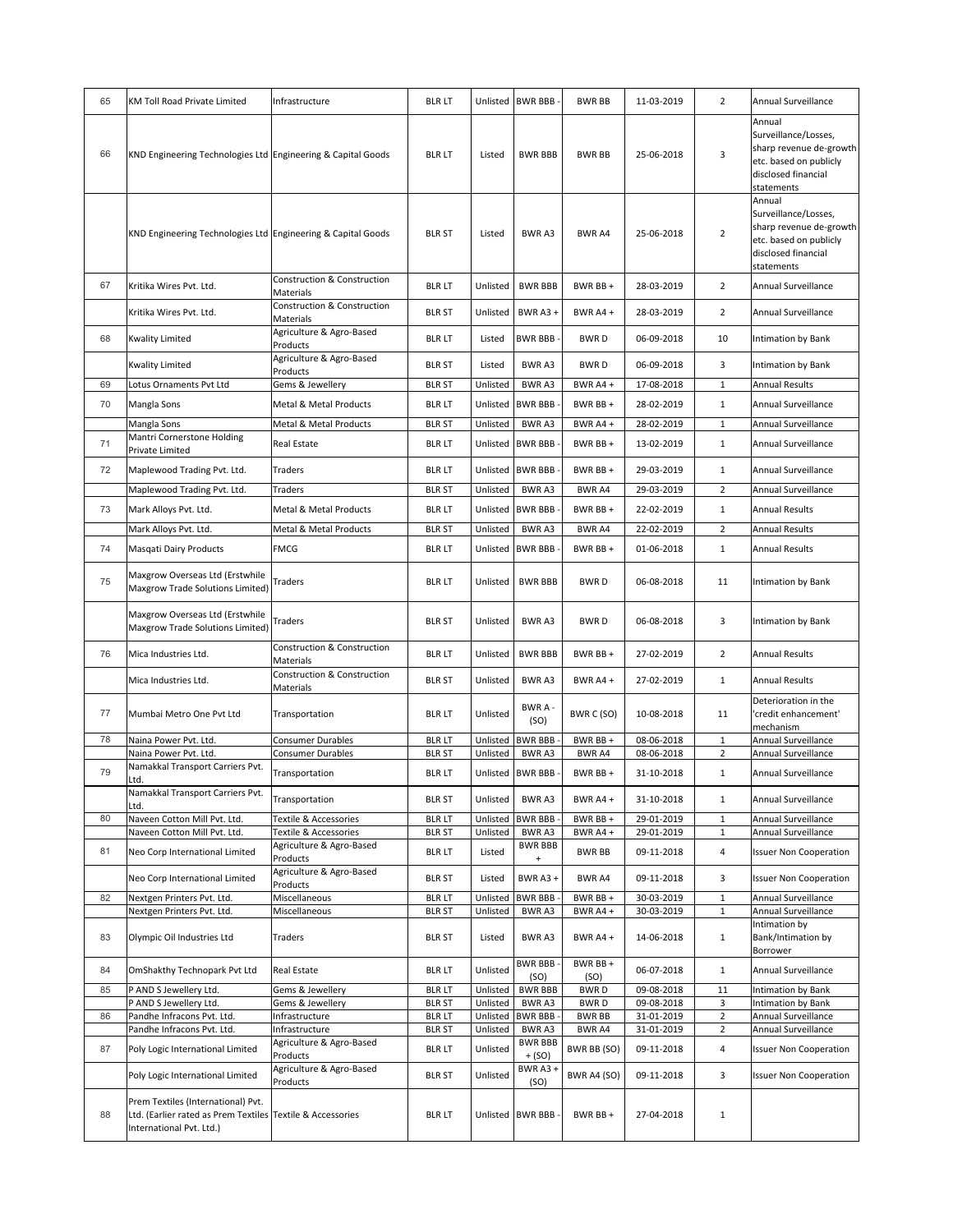|            | Prem Textiles (International) Pvt.<br>Ltd. (Earlier rated as Prem Textiles Textile & Accessories<br>International Pvt. Ltd.) |                                        | <b>BLR ST</b>                  | Unlisted             | <b>BWRA3</b>                     | BWR A4+                 | 27-04-2018               | $\mathbf{1}$        |                                                                                                           |
|------------|------------------------------------------------------------------------------------------------------------------------------|----------------------------------------|--------------------------------|----------------------|----------------------------------|-------------------------|--------------------------|---------------------|-----------------------------------------------------------------------------------------------------------|
| 89         | <b>PVP Capital Limited</b>                                                                                                   | <b>Financial Services</b>              | <b>BLR LT</b>                  | Unlisted             | <b>BWR BBB</b><br>$\ddot{}$      | <b>BWRD</b>             | 17-09-2018               | 12                  | Intimation by<br>Bank/Auditor's<br>comments in Audit<br>Report about past<br>defaults and<br>continuation |
| 90         | R M Mohite Industries Ltd.                                                                                                   | Textile & Accessories                  | <b>BLR LT</b>                  | Unlisted             | <b>BWR BBB</b>                   | <b>BWR BB</b>           | 29-03-2019               | $\overline{2}$      | Annual Surveillance                                                                                       |
|            | R M Mohite Industries Ltd.                                                                                                   | Textile & Accessories                  | <b>BLR ST</b>                  | Unlisted             | BWR A3                           | <b>BWR A4</b>           | 29-03-2019               | 2                   | Annual Surveillance                                                                                       |
| 91         | Ranka Jewellers Pvt Ltd<br>Ranka Jewellers Pvt Ltd                                                                           | Gems & Jewellery<br>Gems & Jewellery   | <b>BLR LT</b><br><b>BLR ST</b> | Unlisted<br>Unlisted | <b>BWR BBB</b><br>BWR A3         | <b>BWR BB</b><br>BWR A4 | 27-03-2019<br>27-03-2019 | $\overline{2}$<br>2 | Annual Surveillance<br>Annual Surveillance                                                                |
|            |                                                                                                                              |                                        |                                |                      |                                  |                         |                          |                     |                                                                                                           |
| 92         | RBRL Agro Commodities Ltd.                                                                                                   | Traders                                | <b>BLR LT</b>                  | Unlisted             | <b>BWR BBB</b>                   | BWR BB +                | 27-07-2018               | $\mathbf{1}$        | issuer non cooperation                                                                                    |
|            | RBRL Agro Commodities Ltd.                                                                                                   | Traders                                | <b>BLR ST</b>                  | Unlisted             | BWR A3                           | BWR A4+                 | 27-07-2018               | $\mathbf{1}$        | <b>Annual Results</b>                                                                                     |
| 93         | Reliance Infrastructure Ltd                                                                                                  | Power                                  | <b>BLR LT</b>                  | Listed               | <b>BWR BBB</b><br>$\ddot{}$      | <b>BWRC</b>             | 01-08-2018               | 10                  |                                                                                                           |
|            | Reliance Infrastructure Ltd                                                                                                  | Power                                  | <b>BLR LT</b>                  | Listed               | <b>BWR BBB</b><br>$\ddot{}$      | <b>BWRC</b>             | 01-08-2018               | 10                  |                                                                                                           |
|            | Reliance Infrastructure Ltd                                                                                                  | Power                                  | <b>BLR ST</b>                  | Listed               | BWR A2                           | BWR A4                  | 01-08-2018               | 4                   |                                                                                                           |
| 94         | Reliance Infrastructure Ltd                                                                                                  | Power                                  | Commercial<br>Paper            | Listed               | BWR A2                           | BWR A4                  | 01-08-2018               | $\overline{4}$      |                                                                                                           |
| 95         | Reliance Infrastructure Ltd                                                                                                  | Power                                  | Commercial                     | Listed               | BWR A2                           | BWR A4                  | 01-08-2018               | 4                   |                                                                                                           |
|            | RV Akash Ganga Infrastructure                                                                                                |                                        | Paper                          |                      |                                  |                         |                          |                     |                                                                                                           |
| 96         | Limited                                                                                                                      | Infrastructure                         | <b>BLR LT</b>                  | Unlisted             | <b>BWR BBB</b>                   | BWR BB +                | 09-11-2018               | $\overline{2}$      | Annual Surveillance                                                                                       |
|            | RV Akash Ganga Infrastructure<br>Limited                                                                                     | Infrastructure                         | <b>BLR ST</b>                  | Unlisted             | BWR A3+                          | BWR A4+                 | 09-11-2018               | $\overline{2}$      | Annual Surveillance                                                                                       |
| 97         | S L Consumer Products Ltd.                                                                                                   | Agriculture & Agro-Based<br>Products   | <b>BLR LT</b>                  |                      | Unlisted BWR BBB                 | <b>BWR BB</b>           | 04-05-2018               | $\overline{2}$      | Downgraded due to<br><b>Issuer Non Cooperation</b>                                                        |
|            | S L Consumer Products Ltd.                                                                                                   | Agriculture & Agro-Based<br>Products   | <b>BLR ST</b>                  | Unlisted             | BWR A3                           | BWR A4                  | 04-05-2018               | $\overline{2}$      | Downgraded due to<br><b>Issuer Non Cooperation</b>                                                        |
| 98         | Sabarmati Capital One Ltd                                                                                                    | Real Estate                            | <b>Issuer Rating</b>           | Unlisted             | BWR A-                           | <b>BWR BB</b>           | 14-09-2018               | 5                   | Deterioration in the<br>credit enhancement'<br>mechanism                                                  |
| 99         | Sabarmati Capital Two Limited                                                                                                | Real Estate                            | <b>BLR LT</b>                  | Unlisted             | <b>BWR BBB</b>                   | <b>BWR BB</b>           | 14-09-2018               | 3                   | Deterioration in the<br>credit enhancement'<br>mechanism                                                  |
| 100        | Sacos Indigo Pvt. Ltd.                                                                                                       | Miscellaneous                          | <b>BLR LT</b>                  | Unlisted             | <b>BWR BBB</b><br>$+(SO)$        | BWR BB (SO)             | 09-11-2018               | 4                   | <b>Issuer Non Cooperation</b>                                                                             |
| 101        | Sandeep Texturisers Pvt. Ltd.                                                                                                | <b>Textile &amp; Accessories</b>       | <b>BLR LT</b>                  |                      | Unlisted BWR BBB                 | <b>BWR BB</b>           | 07-05-2018               | $\overline{2}$      | Downgraded due to<br><b>Issuer Non Cooperation</b>                                                        |
|            | Sandeep Texturisers Pvt. Ltd.                                                                                                | Textile & Accessories                  | <b>BLR ST</b>                  | Unlisted             | BWR A3                           | BWR A4                  | 07-05-2018               | $\overline{2}$      | Downgraded due to<br><b>Issuer Non Cooperation</b>                                                        |
| 102        | Saran Garments                                                                                                               | Textile & Accessories                  | <b>BLR ST</b>                  | Unlisted             | BWR A3+                          | BWR A4+                 | 07-02-2019               | 2                   | Annual Surveillance                                                                                       |
| 103        | Satec Envir Engineering India Pvt.<br>Ltd.                                                                                   | Engineering & Capital Goods            | <b>BLR LT</b>                  |                      | Unlisted   BWR BBB               | BWR BB +                | 07-05-2018               | $\overline{2}$      | Downgraded due to<br><b>Issuer Non Cooperation</b>                                                        |
|            | Satec Envir Engineering India Pvt.<br>Ltd.                                                                                   | <b>Engineering &amp; Capital Goods</b> | <b>BLR ST</b>                  | Unlisted             | <b>BWRA3</b>                     | BWR A4                  | 07-05-2018               | $\overline{2}$      | Downgraded due to<br><b>Issuer Non Cooperation</b>                                                        |
| 104        | <b>SGRTEX LLC</b>                                                                                                            | Textile & Accessories                  | <b>BLR LT</b>                  | Unlisted             | <b>BWR BBB</b>                   | BWR BB+                 | 22-05-2018               | $\mathbf{1}$        | Annual Surveillance                                                                                       |
| 105<br>106 | Sharp Agricom Ltd<br>Sharp Corp Limited                                                                                      | FMCG<br>FMCG                           | <b>BLR LT</b><br><b>BLR LT</b> | Unlisted<br>Unlisted | <b>BWR BBB</b><br><b>BWR BBB</b> | BWR BB +<br>BWR BB-     | 27-07-2018               | $\mathbf{1}$<br>4   | Annual Surveillance<br>Annual Surveillance                                                                |
|            | Sharp Corp Limited                                                                                                           | FMCG                                   | <b>BLR ST</b>                  | Unlisted             | BWR A3                           | BWR A4                  | 24-09-2018<br>24-09-2018 | $\overline{2}$      | Annual Surveillance                                                                                       |
| 107        | Sharp Mint Ltd. (Erstwhile: Sharp<br>Global Ltd)                                                                             | Agriculture & Agro-Based<br>Products   | BLR LT / ST                    | Unlisted             | <b>BWR</b><br>BBB/A3             | BWR BB-                 | 24-09-2018               | 4                   | Annual Surveillance                                                                                       |
|            | Sharp Mint Ltd. (Erstwhile: Sharp                                                                                            | Agriculture & Agro-Based               | <b>BLR ST</b>                  | Unlisted             | BWR A3                           | BWR A4                  | 24-09-2018               | $\overline{2}$      | Annual Surveillance                                                                                       |
| 108        | Global Ltd)<br>Shivam Meltech Pvt Ltd.                                                                                       | Products<br>Metal & Metal Products     | <b>BLR LT</b>                  | Unlisted             | <b>BWR BBB</b>                   | <b>BWR BB</b>           | 08-11-2018               | $\overline{2}$      | Annual Surveillance                                                                                       |
|            | Shivam Meltech Pvt Ltd.                                                                                                      | Metal & Metal Products                 | <b>BLR ST</b>                  | Unlisted             | BWR A3                           | BWR A4                  | 08-11-2018               | 2                   | Annual Surveillance                                                                                       |
| 109        | Shree Saraiwwalaa Agrr Refineries<br>Limited (Erstwhile Saraiwwalaa<br>Agrr Refineries Limited)                              | FMCG                                   | <b>BLR LT</b>                  | Unlisted             | <b>BWR BBB</b>                   | BWR BB                  | 28-05-2018               | 3                   | Intimation by<br>Bank/Intimation by<br>Borrower                                                           |
|            | Shree Saraiwwalaa Agrr Refineries<br>Limited (Erstwhile Saraiwwalaa<br>Agrr Refineries Limited)                              | FMCG                                   | <b>BLR ST</b>                  |                      | Unlisted BWR A3 +                | BWR A4                  | 28-05-2018               | 3                   | Intimation by<br>Bank/Intimation by<br>Borrower                                                           |
| 110        | Shri Bajrang Power and Ispat<br>Limited                                                                                      | Metal & Metal Products                 | <b>BLR LT</b>                  | Unlisted             | BWR A -                          | BWR BB +                | 05-11-2018               | 4                   | <b>Annual Results</b>                                                                                     |
|            | Shri Bajrang Power and Ispat<br>Limited                                                                                      | Metal & Metal Products                 | <b>BLR ST</b>                  |                      | Unlisted BWR A2 +                | BWR A4+                 | 05-11-2018               | 4                   | <b>Annual Results</b>                                                                                     |